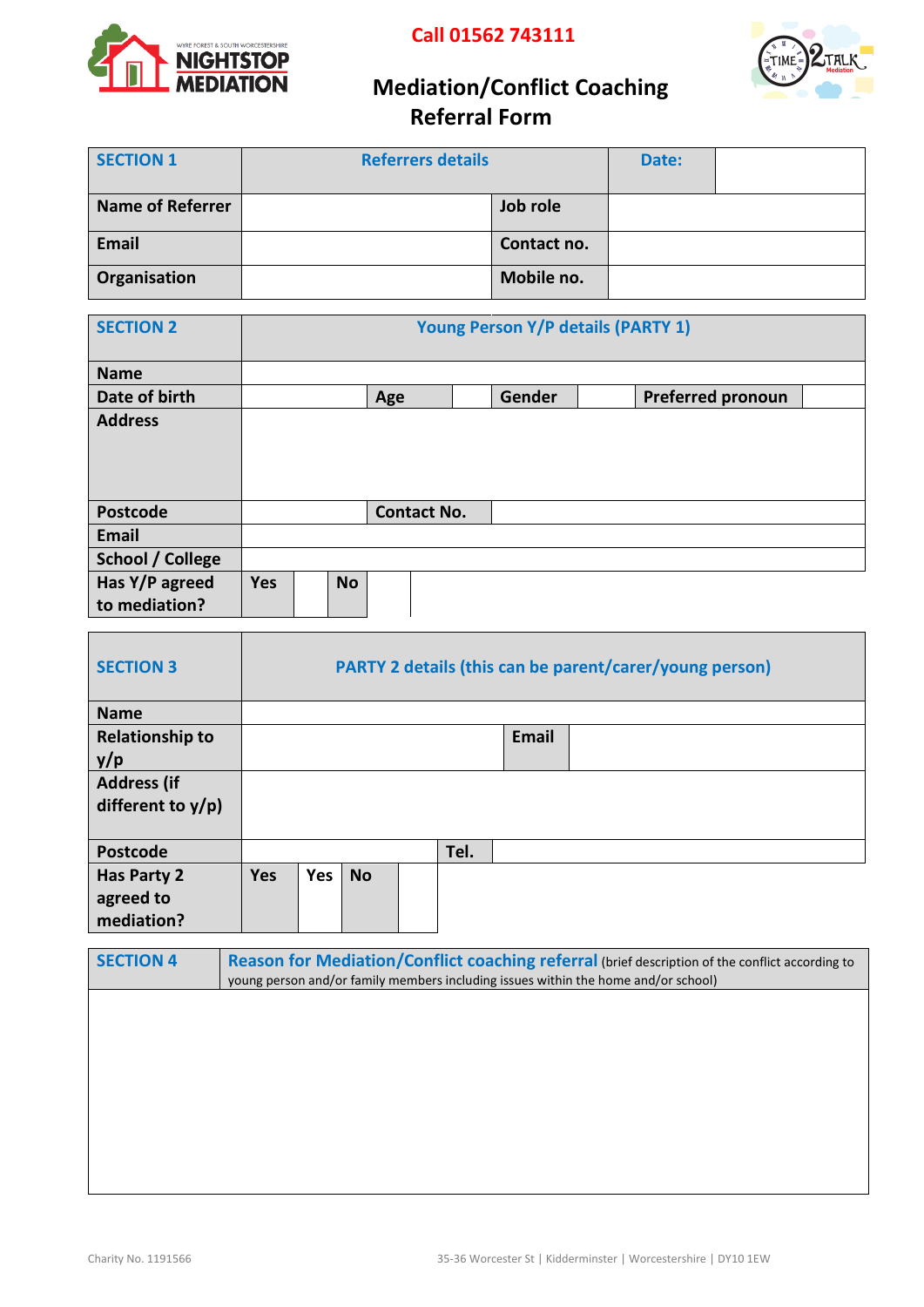| <b>SECTION 5</b>                                                                                                                         | <b>Young Peoples Need/Risk Assessment</b>                                                                                                                                                                                  |                                                                                                                                                                                                                                                                                                                  |  |  |  |
|------------------------------------------------------------------------------------------------------------------------------------------|----------------------------------------------------------------------------------------------------------------------------------------------------------------------------------------------------------------------------|------------------------------------------------------------------------------------------------------------------------------------------------------------------------------------------------------------------------------------------------------------------------------------------------------------------|--|--|--|
| Please provide full<br>details of the<br>issues experienced<br>by the young<br>person/family<br>members,<br>including any<br>known risks | Care background<br>⊔<br>Young carer<br><b>Bullying</b><br>⊔<br>Blended family<br>⊔<br>Communication<br>$\perp$<br>Sexual Health<br>$\perp$<br>Alcohol / Drugs<br>Self-harm<br>Suicide<br>Mental health<br>ADHD<br>Homeless | $\Box$ Rules, Boundaries, Behaviour<br>$\Box$ Learning difficulties<br>$\Box$ Neurodiversity<br>Physical aggression<br>$\Box$ Verbal aggression<br>$\Box$ Family breakdown<br>Domestic abuse<br>$\Box$ Friendships<br>$\square$ NEET<br>$\Box$ School (e.g. exclusion, poor attendance)<br>Gender transformation |  |  |  |

#### **Privacy Notice – Data Protection Act 1998**

Wyre Forest & South Worcestershire Nightstop & Mediation service collects and holds personal data about service users for whom they provide support. We use this data to:

- Make decisions about your support needs
- Help us to work with you and agree the support you need
- Work effectively with others who may also provide you with support
- Make sure we manage our services effectively

This includes personal characteristics and sensitive information relevant for the services we provide. The information we collect may be stored electronically, on paper or a mixture of both, and we use a combination of working practices and technology to ensure that your information is kept confidential and secure.

We will not disclose any information that you provide 'in confidence' to anyone else without your permission, except in the few situations where disclosure is required by law, or where we have good reason to believe that failing to share the information would put someone at risk.

On occasion, we will provide personal information to external organisations who are working with us on a specific project or delivery of specific services. This is done under strict agreements regarding the security and confidential use of all personal data.

## **Please email completed referral form to: [info@wfnightstop.org](mailto:info@wfnightstop.org)**

#### *Office Use Only\**

| Date of Referral           |             |               |                             |  |
|----------------------------|-------------|---------------|-----------------------------|--|
| Referral Source (please x) | <b>Self</b> | <b>Agency</b> | <b>Allocated mediator/s</b> |  |









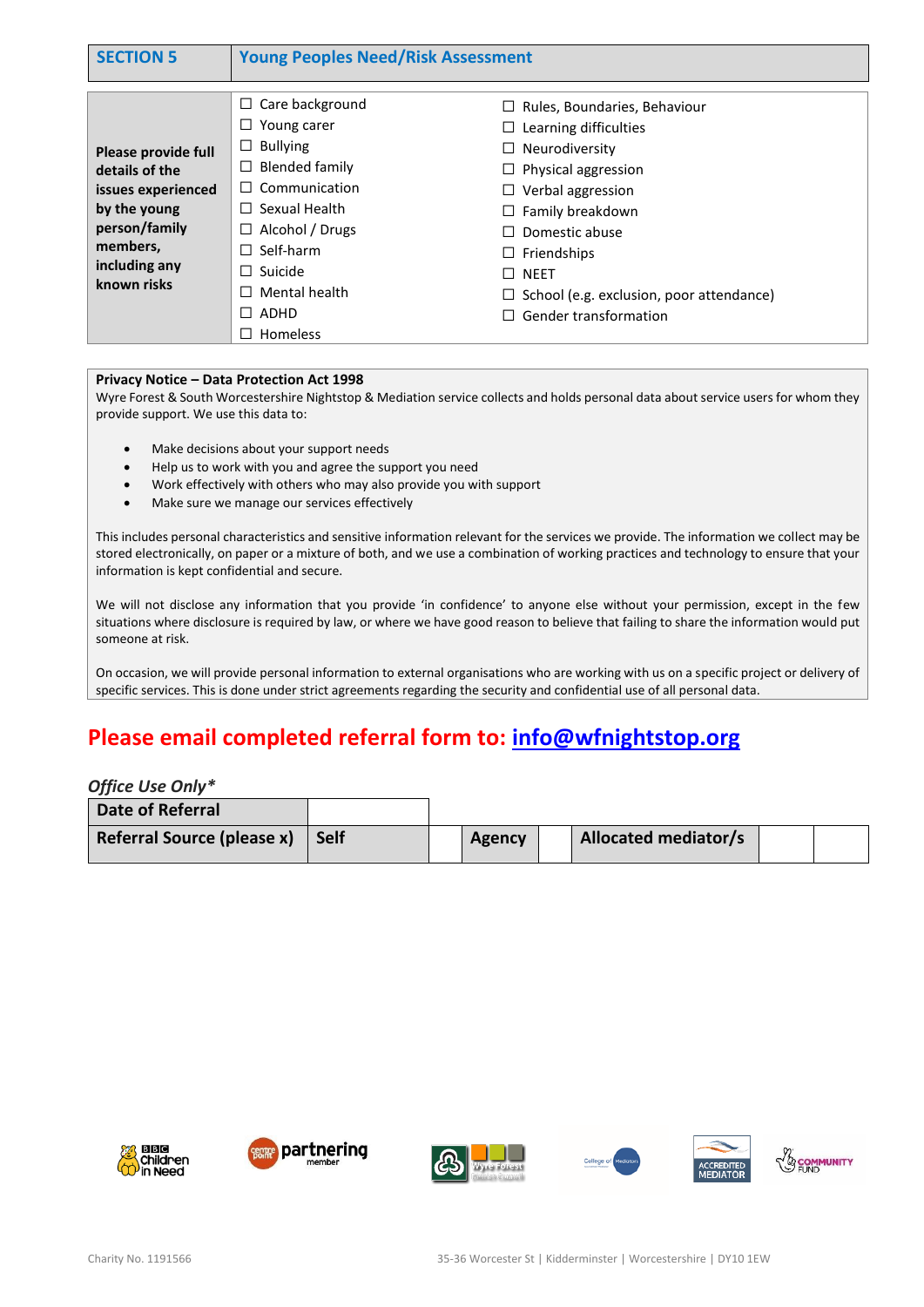



### **You are agreeing to take part in the mediation process on the following basis:**

- Taking part in mediation is voluntary and the process is based on open and honest disclosure around the issues to be discussed.
- Information provided during the process is confidential, except where there is a suggestion of harm to anyone. The content of the mediation will not be disclosed to others, unless authorised by you.
- Mediators support all parties and will remain impartial and non-judgemental. A mediator will not favour one party over the other.
- Mediators cannot give advice or make suggestions.
- Mediators cannot be called to give evidence in tribunal or court proceedings.
- The written agreement is not legally binding and will not be disclosed to others unless at the request of participants.
- If parties are dissatisfied with the service they receive from Wyre Forest & South Worcestershire Nightstop & Mediation service, there is a complaints procedure they can follow for complaints to be handled.
- Failure to attend two consecutive sessions (individual or joint) without prior notification will result in case closure due to non engagement.
- We please ask every family members to fill out a case closure feedback form once mediation has ended. The continuation of the service is dependent on this feedback. All replies will be anonymous and handled outside of the mediation team.
- After 3 months, you will be sent a short follow up evaluation form to ask how things have progressed since your case closed. The enables us to determine how effective the service is long term. We also ask that you fill this in and return in good faith so that we can continue to offer a free service to families and young people needing support.

#### **Ground rules during sessions:**

- To have respect for all parties, including mediators during the mediation process.
- To behave appropriately; no violent or abusive behaviour (physical or verbal). Any conduct of this nature will be monitored and if deemed necessary, mediation will cease to continue until all parties are able to continue in a calm and respectful manner.
- To have regard for one another, to not interrupt or speak over anyone who is speaking.\*

\*During mediation sessions it may be necessary for mediators to interrupt parties should the discussions or conversation lose direction or progression

### **Wyre Forest & South Worcestershire Nightstop & Mediation service will assume you agree with the above conditions unless you advise us otherwise.**

#### **GDPR & MEDIATION**

The Ministry of Housing, Communities and Local Government wants to learn more about how you use public services. Your personal details such as your name will be needed, but the researchers will not know whose information that they are looking at. Your information will be kept safe and confidential and in accordance with the law.

| Please tick the box to indicate your agreement. $\Box$ |  |
|--------------------------------------------------------|--|
|                                                        |  |
|                                                        |  |
| Date: / / 2022                                         |  |